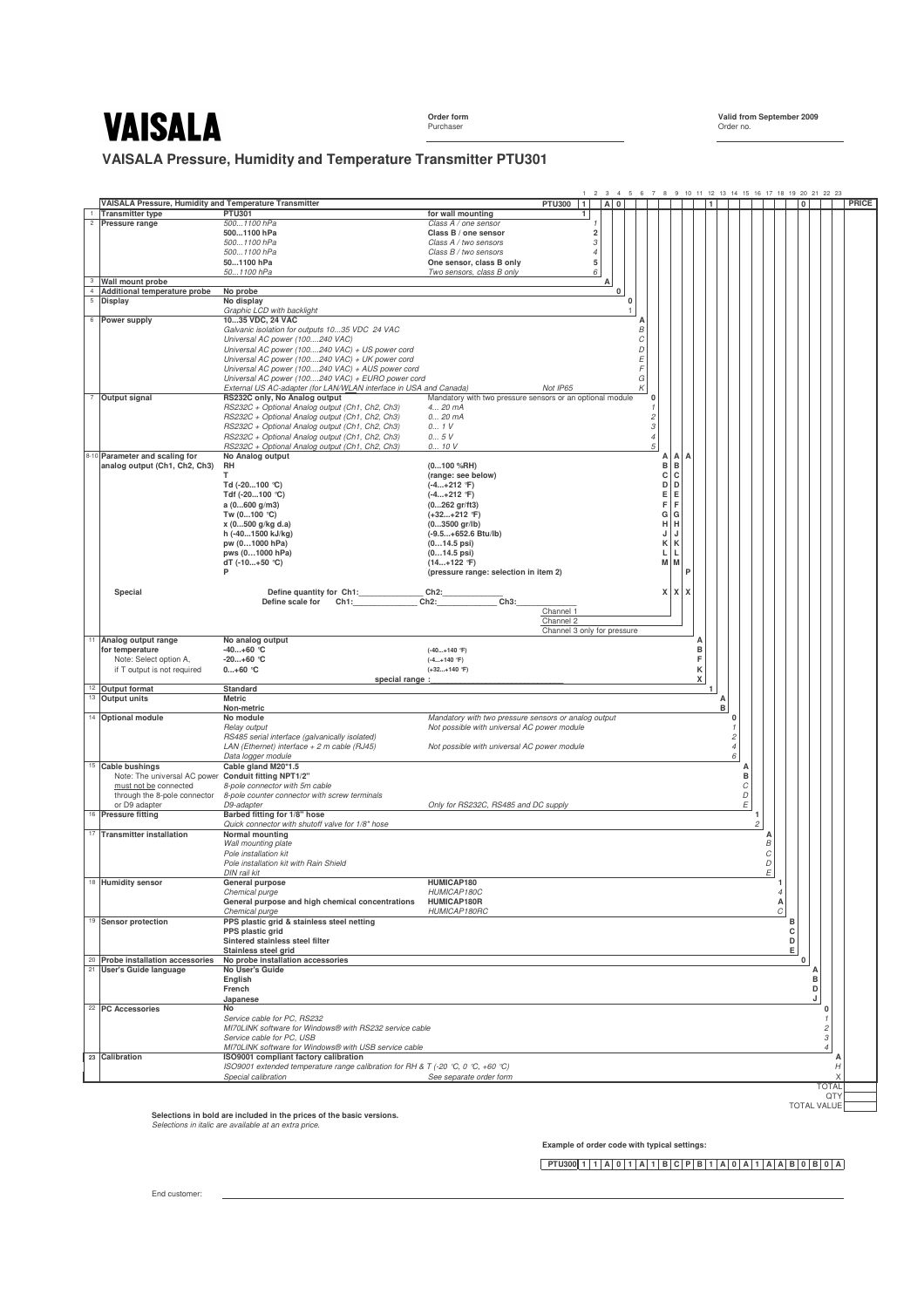**Order form Valid from September 2009** Order no.

**VAISALA Pressure, Humidity and Temperature Transmitter PTU303**



Selections in bold are included in the prices of the basic versions.<br>Selections in italic are available at an extra price.

**Example of order code with typical settings:**

**PTU300 3 1 B 0 1 A 1 B C P B 1 A 0 A 1 A A B 0 B 0 A**

End customer: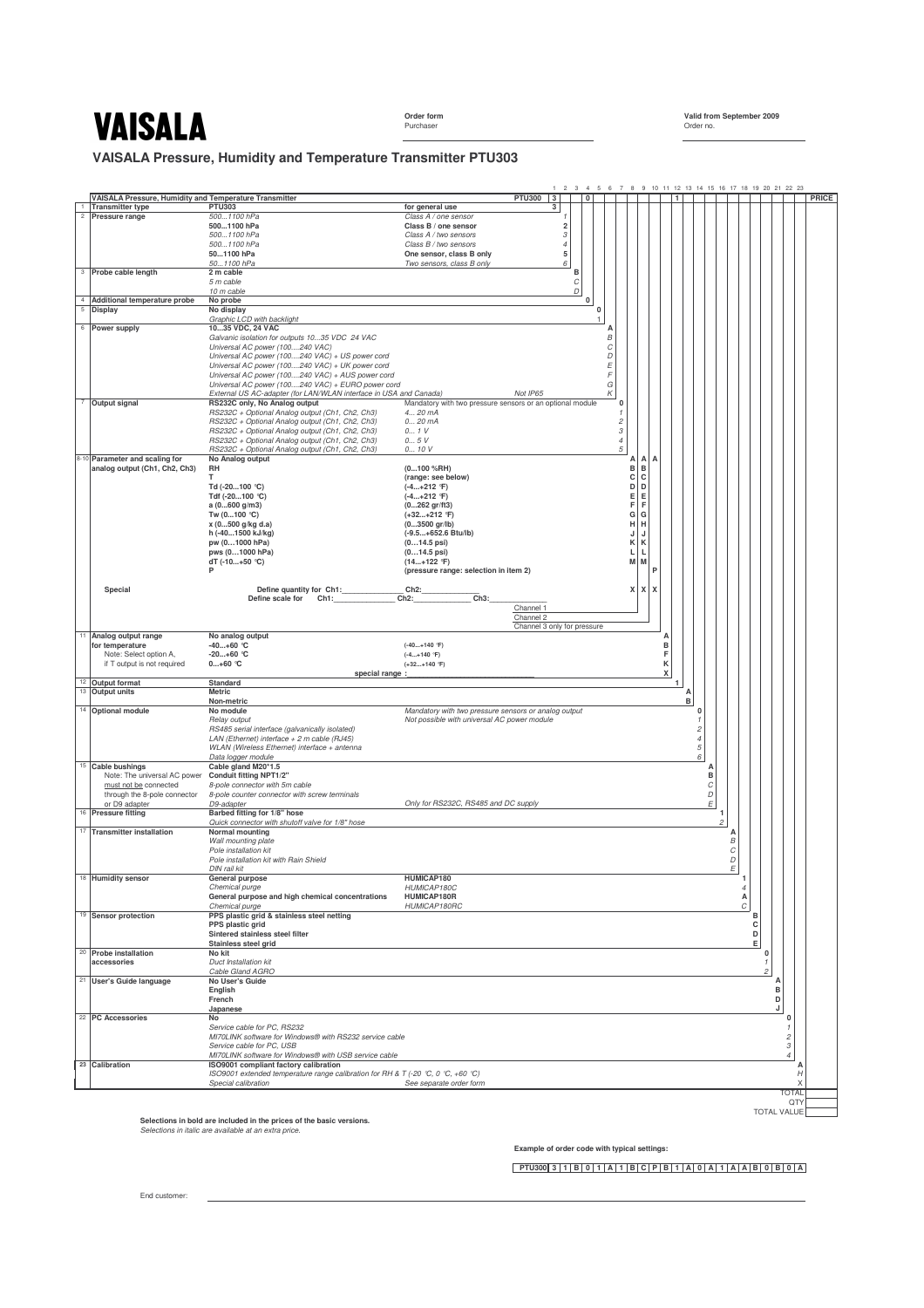Order form<br>Purchaser

**Order form Valid from September 2009**

**VAISALA Pressure, Humidity and Temperature Transmitter PTU307**

|                |                                                                 |                                                                                                         | $\overline{2}$<br>3 4 5 6 7 8 9 10 11 12 13 14 15 16 17 18 19 20 21 22 23                          |       |
|----------------|-----------------------------------------------------------------|---------------------------------------------------------------------------------------------------------|----------------------------------------------------------------------------------------------------|-------|
|                | VAISALA Pressure, Humidity and Temperature Transmitter          |                                                                                                         | <b>PTU300</b><br>$\overline{7}$<br>1                                                               | PRICE |
| $\overline{c}$ | <b>Transmitter type</b><br>Pressure range                       | <b>PTU307</b><br>5001100 hPa                                                                            | for high humidity<br>7<br>Class A / one sensor<br>1                                                |       |
|                |                                                                 | 5001100 hPa                                                                                             | Class B / one sensor<br>$\overline{2}$                                                             |       |
|                |                                                                 | 5001100 hPa                                                                                             | Class A / two sensors<br>$\sqrt{3}$                                                                |       |
|                |                                                                 | 5001100 hPa<br>501100 hPa                                                                               | Class B / two sensors<br>$\overline{4}$<br>5<br>One sensor, class B only                           |       |
|                |                                                                 | 501100 hPa                                                                                              | Two sensors, class B only<br>6                                                                     |       |
|                | <sup>3</sup> Probe cable length                                 | 2m cable                                                                                                | Е                                                                                                  |       |
|                |                                                                 | 5 m cable<br>10 m cable                                                                                 | F<br>G                                                                                             |       |
|                | 4 Additional temperature probe                                  | No probe                                                                                                | 0                                                                                                  |       |
|                |                                                                 | 2 m cable                                                                                               | $\mathbf{1}$                                                                                       |       |
|                |                                                                 | 5 m cable<br>10 m cable                                                                                 | $\overline{\mathbf{c}}$<br>$\sqrt{3}$                                                              |       |
|                | $5$ Display                                                     | No display                                                                                              | $\Omega$                                                                                           |       |
|                | 6 Power supply                                                  | Graphic LCD with backlight<br>1035 VDC, 24 VAC                                                          | А                                                                                                  |       |
|                |                                                                 | Galvanic isolation for outputs 1035 VDC 24 VAC                                                          | В                                                                                                  |       |
|                |                                                                 | Universal AC power (100240 VAC)                                                                         | С                                                                                                  |       |
|                |                                                                 | Universal AC power (100240 VAC) + US power cord<br>Universal AC power (100240 VAC) + UK power cord      | D<br>E                                                                                             |       |
|                |                                                                 | Universal AC power (100240 VAC) + AUS power cord                                                        | F                                                                                                  |       |
|                |                                                                 | Universal AC power (100240 VAC) + EURO power cord                                                       | G                                                                                                  |       |
| $\overline{7}$ | Output signal                                                   | External US AC-adapter (for LAN/WLAN interface in USA and Canada)<br>RS232C only, No Analog output      | Not IP65<br>Κ<br>Mandatory with two pressure sensors or an optional module<br>0                    |       |
|                |                                                                 | RS232C + Optional Analog output (Ch1, Ch2, Ch3)                                                         | 4 20 mA<br>$\mathbf{1}$                                                                            |       |
|                |                                                                 | RS232C + Optional Analog output (Ch1, Ch2, Ch3)<br>RS232C + Optional Analog output (Ch1, Ch2, Ch3)      | 0 20 mA<br>$\overline{\mathcal{L}}$<br>$\ensuremath{\mathcal{S}}$<br>0 1 V                         |       |
|                |                                                                 | RS232C + Optional Analog output (Ch1, Ch2, Ch3)                                                         | $\overline{4}$<br>0 5V                                                                             |       |
|                |                                                                 | RS232C + Optional Analog output (Ch1, Ch2, Ch3)                                                         | 5<br>0 10 V                                                                                        |       |
|                | 8-10 Parameter and scaling for<br>analog output (Ch1, Ch2, Ch3) | No Analog output<br>RH                                                                                  | А<br>А<br>A<br>B<br>$\,$ B<br>$(0100 \% RH)$<br>Only with additional T probe                       |       |
|                |                                                                 |                                                                                                         | c<br>$\mathbf c$<br>(range: see below)<br>Only with additional T probe                             |       |
|                |                                                                 | Td (-20100 °C)                                                                                          | D<br>D<br>$(-4+212$ °F)<br>Е                                                                       |       |
|                |                                                                 | Tdf (-20100 °C)<br>a $(0600 g/m3)$                                                                      | Е<br>$(-4+212$ °F)<br>F<br>F<br>$(0262 \text{ gr/ft3})$<br>Only with additional T probe            |       |
|                |                                                                 | Tw $(0100 °C)$                                                                                          | G<br>G<br>$(+32+212$ °F)<br>Only with additional T probe                                           |       |
|                |                                                                 | x (0500 g/kg d.a)<br>h (-401500 kJ/kg)                                                                  | н<br>$(03500 \text{ gr/lb})$<br>н<br>(-9.5+652.6 Btu/lb)<br>Only with additional T probe<br>J<br>J |       |
|                |                                                                 | pw (01000 hPa)                                                                                          | К<br>К<br>$(014.5 \text{ psi})$                                                                    |       |
|                |                                                                 | pws (01000 hPa)                                                                                         | L<br>$(014.5 \text{ psi})$<br>Only with additional T probe<br>L.                                   |       |
|                |                                                                 | dT $(-10+50 °C)$<br>P                                                                                   | M M<br>$(14+122$ °F)<br>Only with additional T probe<br>(pressure range: selection in item 2)<br>P |       |
|                |                                                                 |                                                                                                         |                                                                                                    |       |
|                | Special                                                         | Define quantity for Ch1:<br>Define scale for<br>Ch1:                                                    | Ch2:<br>x<br>XX<br>Ch <sub>3</sub> :<br>Ch2:                                                       |       |
|                |                                                                 |                                                                                                         | Channel 1                                                                                          |       |
|                |                                                                 |                                                                                                         | Channel 2                                                                                          |       |
|                | <sup>11</sup> Analog output range                               | No analog output                                                                                        | Channel 3 only for pressure<br>A                                                                   |       |
|                | for temperature                                                 | $-40+60$ °C                                                                                             | $(-40+140$ °F)<br>в                                                                                |       |
|                | Note: Select option A,<br>if T output is not required           | $-20+60$ °C<br>$0+60$ °C                                                                                | F<br>$(-4+140$ °F)<br>κ<br>(+32+140 °F)                                                            |       |
|                |                                                                 | special range :                                                                                         | x                                                                                                  |       |
|                | <sup>12</sup> Output format                                     |                                                                                                         |                                                                                                    |       |
|                |                                                                 | Standard                                                                                                | 1                                                                                                  |       |
|                | <sup>13</sup> Output units                                      | Metric<br>Non-metric                                                                                    | Α<br>в                                                                                             |       |
|                | 14 Optional module                                              | No module                                                                                               | Mandatory with two pressure sensors or analog output<br>$\mathbf 0$                                |       |
|                |                                                                 | Relay output                                                                                            | Not possible with universal AC power module<br>$\mathcal I$                                        |       |
|                |                                                                 | RS485 serial interface (galvanically isolated)<br>LAN (Ethernet) interface $+ 2$ m cable (RJ45)         | $\overline{\mathcal{L}}$<br>$\overline{4}$                                                         |       |
|                |                                                                 | WLAN (Wireless Ethernet) interface + antenna                                                            | 5                                                                                                  |       |
|                | <sup>15</sup> Cable bushings                                    | Data logger module<br>Cable gland M20*1.5                                                               | 6                                                                                                  |       |
|                | Note: The universal AC power                                    | Conduit fitting NPT1/2"                                                                                 | в                                                                                                  |       |
|                | must not be connected<br>through the 8-pole connector           | 8-pole connector with 5m cable<br>8-pole counter connector with screw terminals                         | $\cal C$<br>D                                                                                      |       |
|                | or D9 adapter                                                   | D9-adapter                                                                                              | E<br>Only for RS232C, RS485 and DC supply                                                          |       |
|                | <sup>16</sup> Pressure fitting                                  | Barbed fitting for 1/8" hose<br>Quick connector with shutoff valve for 1/8" hose                        |                                                                                                    |       |
|                | <sup>17</sup> Transmitter installation                          | Normal mounting                                                                                         |                                                                                                    |       |
|                |                                                                 | Wall mounting plate                                                                                     | $\boldsymbol{B}$                                                                                   |       |
|                |                                                                 | Pole installation kit<br>Pole installation kit with Rain Shield                                         | $\cal C$<br>D                                                                                      |       |
|                |                                                                 | DIN rail kit                                                                                            | E                                                                                                  |       |
|                | <sup>18</sup> Humidity sensor                                   | Composite sensor<br>Composite sensor with chemical purge                                                | HUMICAP180C<br>3<br>$\bf{4}$<br>HUMICAP180C                                                        |       |
|                |                                                                 | Composite sensor                                                                                        | B<br>HUMICAP180RC                                                                                  |       |
|                |                                                                 | Composite sensor with chemical purge                                                                    | HUMICAP180RC<br>C<br>B                                                                             |       |
|                | <sup>19</sup> Sensor protection                                 | PPS plastic grid & stainless steel netting<br>PPS plastic grid                                          | С                                                                                                  |       |
|                |                                                                 | Sintered stainless steel filter                                                                         | D                                                                                                  |       |
|                | <sup>20</sup> Probe installation                                | Stainless steel grid<br>No kit                                                                          | E<br>0                                                                                             |       |
|                | accessories                                                     | Duct Installation kit                                                                                   | -1                                                                                                 |       |
|                |                                                                 | Cable Gland AGRO<br>2 x Duct installation kits                                                          | $\overline{c}$<br>6                                                                                |       |
|                | <sup>21</sup> User's Guide language                             | No User's Guide                                                                                         | A                                                                                                  |       |
|                |                                                                 | English                                                                                                 | в                                                                                                  |       |
|                |                                                                 | French                                                                                                  | D<br>J                                                                                             |       |
|                | <sup>22</sup> PC Accessories                                    | Japanese<br>No                                                                                          | 0                                                                                                  |       |
|                |                                                                 | Service cable for PC, RS232                                                                             |                                                                                                    |       |
|                |                                                                 | MI70LINK software for Windows® with RS232 service cable<br>Service cable for PC, USB                    | $\sqrt{2}$<br>$\ensuremath{\mathcal{S}}$                                                           |       |
|                |                                                                 | MI70LINK software for Windows® with USB service cable                                                   | $\overline{4}$                                                                                     |       |
|                | 23 Calibration                                                  | ISO9001 compliant factory calibration                                                                   | А<br>H                                                                                             |       |
|                |                                                                 | ISO9001 extended temperature range calibration for RH & T (-20 °C, 0 °C, +60 °C)<br>Special calibration | See separate order form<br>X                                                                       |       |
|                |                                                                 |                                                                                                         | <b>TOTAL</b><br>QTY                                                                                |       |

Selections in bold are included in the prices of the basic versions.<br>Selections in italic are available at an extra price.

**Example of order code with typical settings:**

**PTU300 7 1 E 1 1 A 1 B C P B 1 A 0 A 1 A B B 0 B 0 A**